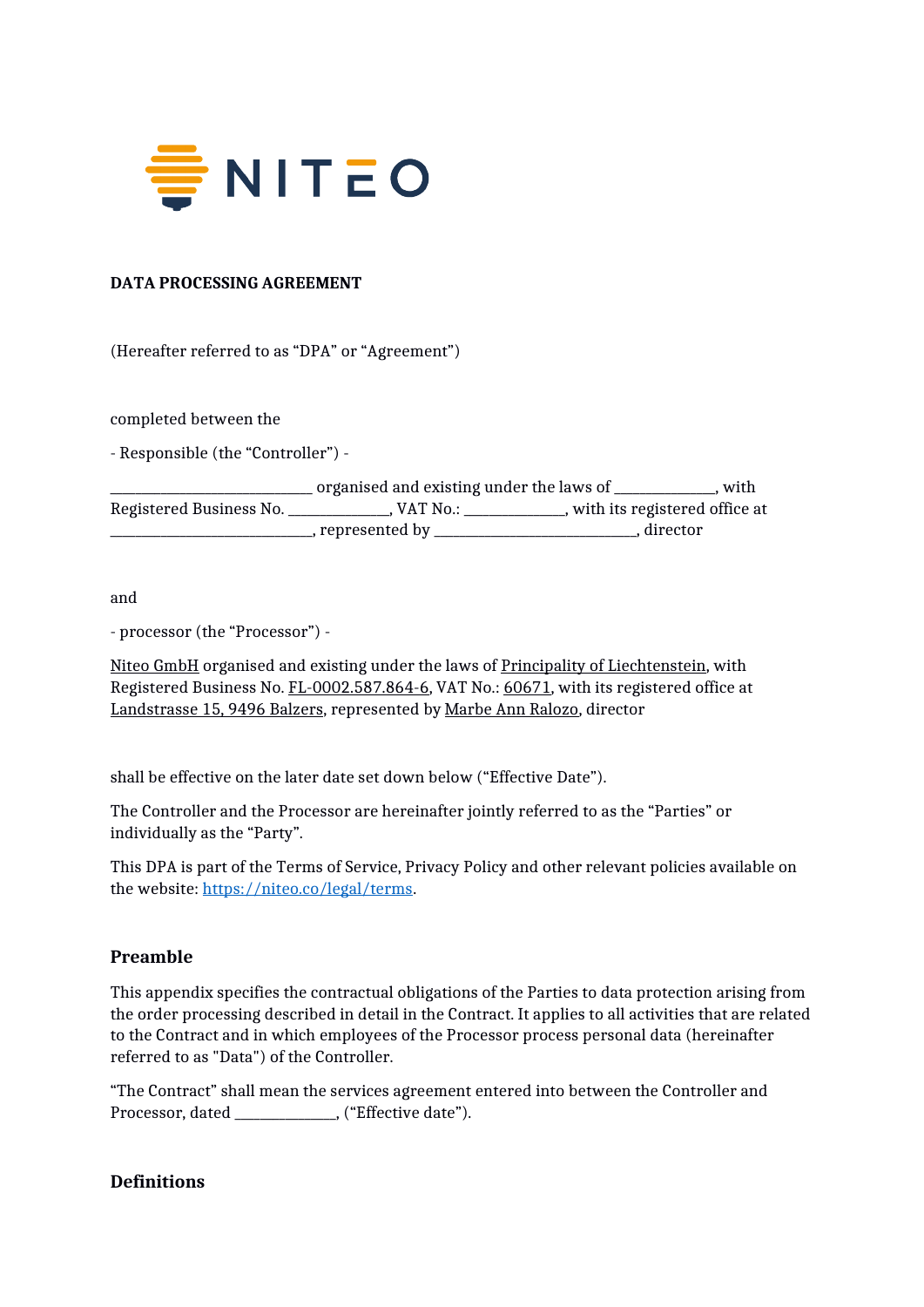*The "Controller", the "Processor", "Data Subject", "Processing", "Personal Data", "Personal Data Breach"* shall have the meanings ascribed to them in Data Protection Laws.

*"Client Personal Data"* means any Personal Data subject to the Data Protection Laws that the Controller provides, transfers or makes accessible to the Processor in connection with the Services.

*"Data Protection Laws*" means the Regulation (EU) 2016/679 of the European Parliament and of the Council of 27 April 2016 and any similar or related implementing legislation by European Union or European Economic Area member states, the United Kingdom or Switzerland. The Parties also acknowledge that non-European Data Protection Laws may also apply to the processing of Customer Personal Data.

## **§ 1 Subject, duration, purpose and specification of processing**

(1) The purpose and duration of the Contract as well as the nature and purpose of the processing arise from the Contract. In particular, the following data is part of the data processing:

Type of data: customer email, customer, location, customer payment and order details

Type and purpose of the data processing: web hosting, web analytics, payment processing

Categories of affected persons: customers, contact persons

(2) The Duration of processing depends on the duration of the Contract.

## **§ 2 Scope and responsibility**

(1) The Processor processes Personal Data on behalf of the Controller and performs services on behalf of the Controller in accordance with the Contract. This includes activities that are specified in the Contract, this DPA and in the specifications. Within the scope of this contract, the Controller is solely responsible for compliance with the statutory provisions of the data protection laws, in particular for the legality of the data transfer to the Processor and for the lawfulness of the data processing,

(2) When providing services, the Processor collects, uses or otherwise process Personal Data within the meaning of the Data Protection Laws and Regulations for which the Controller is responsible as provided under the said Data Protection Laws.

(3) This DPA regulates the data protection obligations of the Parties when processing Personal Data of the Controller, under the Contract and shall ensure that such processing will only take place on behalf of and under the instructions of the Controller and in accordance with the Data Protection Laws, including but not limited to Article 28 of the GDPR.

(4) The instructions are initially determined by the Contract and can then be amended, supplemented, or replaced by the Controller in written form or in an electronic format (text form) to the body designated by the Processor by individual instructions. Instructions that are not provided for in the contract are treated as an application for a change in performance. Verbal instructions must be confirmed immediately in writing or in text form.

### **§ 3 Obligations of the Processor**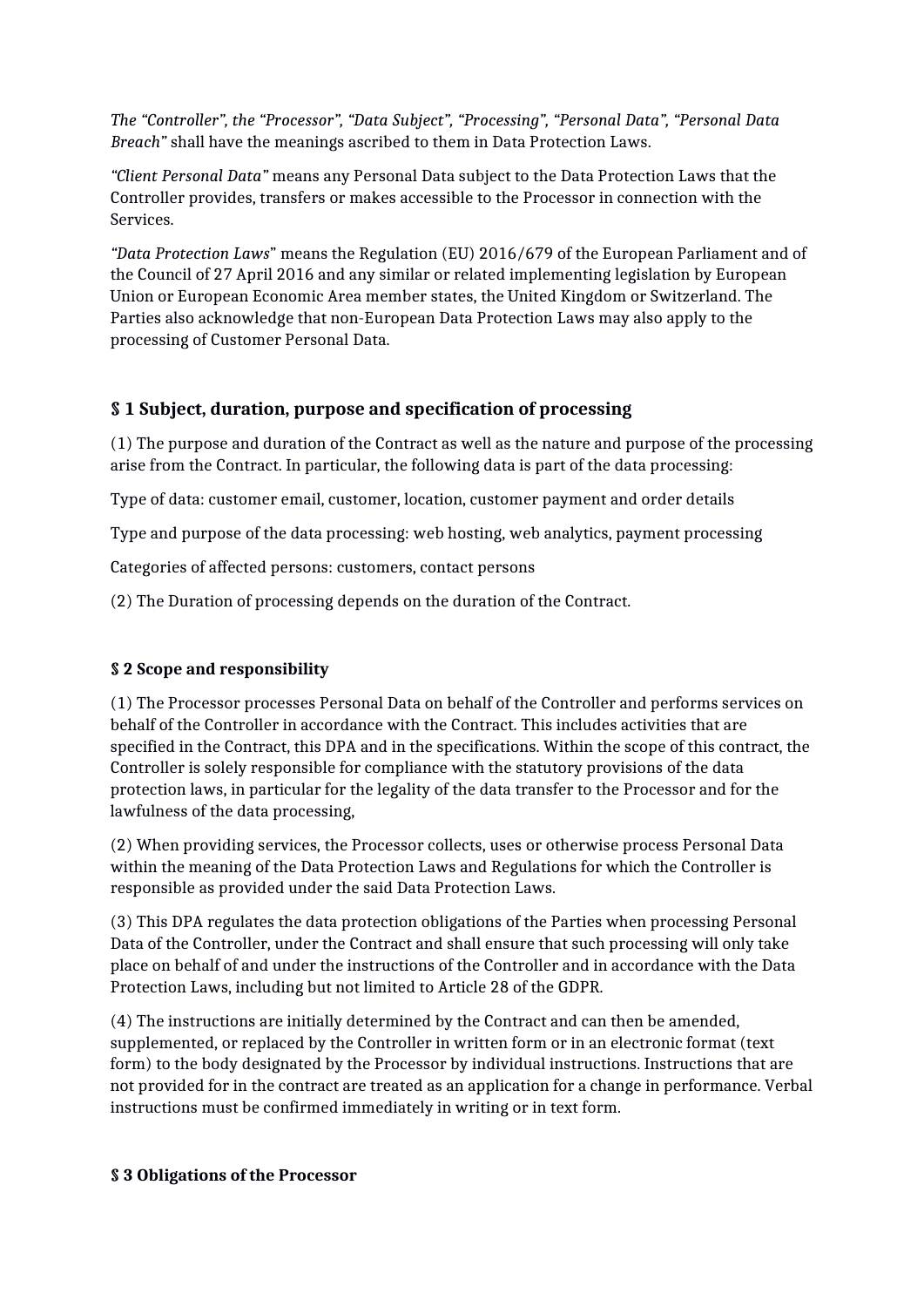(1) The Processor may process data of affected persons only within the framework of the order and the written instructions of the Controller. The Processor informs the Controller immediately if he believes that a directive violates applicable laws. The Processor may suspend the implementation of the instructions until they have been confirmed or modified by the Controller.

(2) If the Processor receives an official order to publish data of the Controller, he shall - insofar as legally permissible - inform the Controller immediately and refer the authority to the latter. Similarly, processing the data for the processor's own purposes requires a written order.

(3) The Processor will, in his area of responsibility, design the in-house organization in such a way that it meets the special requirements of data protection. Technical and organizational measures shall be taken to adequately protect the data of the Controller, which meet the requirements of the General Data Protection Regulation (Art. 32 of the GDPR). The Processor shall take technical and organizational measures to ensure the confidentiality, integrity, availability and resilience of the systems and services related to the processing on a permanent basis.

(4) The Controller shall be made aware of these technical and organizational measures in writing and shall be held responsible for ensuring that they provide an adequate level of protection for the risks of the data to be processed.

(5) The Processor shall support the Controller as far as possible in fulfilling the inquiries and claims of data subjects in accordance with Chapter III of the GDPR (right to information, information, correction and deletion, data portability, objection and automated decision making in individual cases) as well as to the compliance with the obligations set out in Articles 32 to 36 of the GDPR (data security measures, notification of data breaches to the supervisory authority, notification of the data subject of a data breach, data protection impact assessment, prior consultation).

(6) The Processor warrants that the employees involved in the processing of the data of the Processor and other persons working for the Processor shall be prohibited from processing the data out of scope of instructions passed on to them. Furthermore, the Processor guarantees that the persons authorized to process the personal data have committed themselves to confidentiality or are subject to an appropriate legal secrecy obligation. The obligation of confidentiality / secrecy persists even after the order has been completed.

(7) The Processor shall inform the Controller without undue delay if he becomes aware of violations of the protection of personal data of the Controller. The Processor shall take the necessary measures to secure the data and to reduce the possible adverse consequences of the persons concerned and shall immediately discuss this with the Controller.

(8) The Processor shall inform the Controller of the contact person for data protection issues arising in the context of the contract.

(9) The Processor shall also ensure that obligations under Article 32 (1) (d) of the GDPR are fulfilled and that a periodic review of the effectiveness of the technical and organizational measures to ensure the safety of the processing is concluded. With regards to the processing of the data provided by the customer, the customer is granted the right to inspect and control at any time, even if third parties commissioned by him, to the data processing facilities. The Processor undertakes to provide the Controller with the information necessary to control compliance with the obligations set out in this Agreement.

(10) The Processor rectifies or deletes the contractual data if the Controller so instructs and this is included in the scope of the directive. If a data protection confirming deletion or a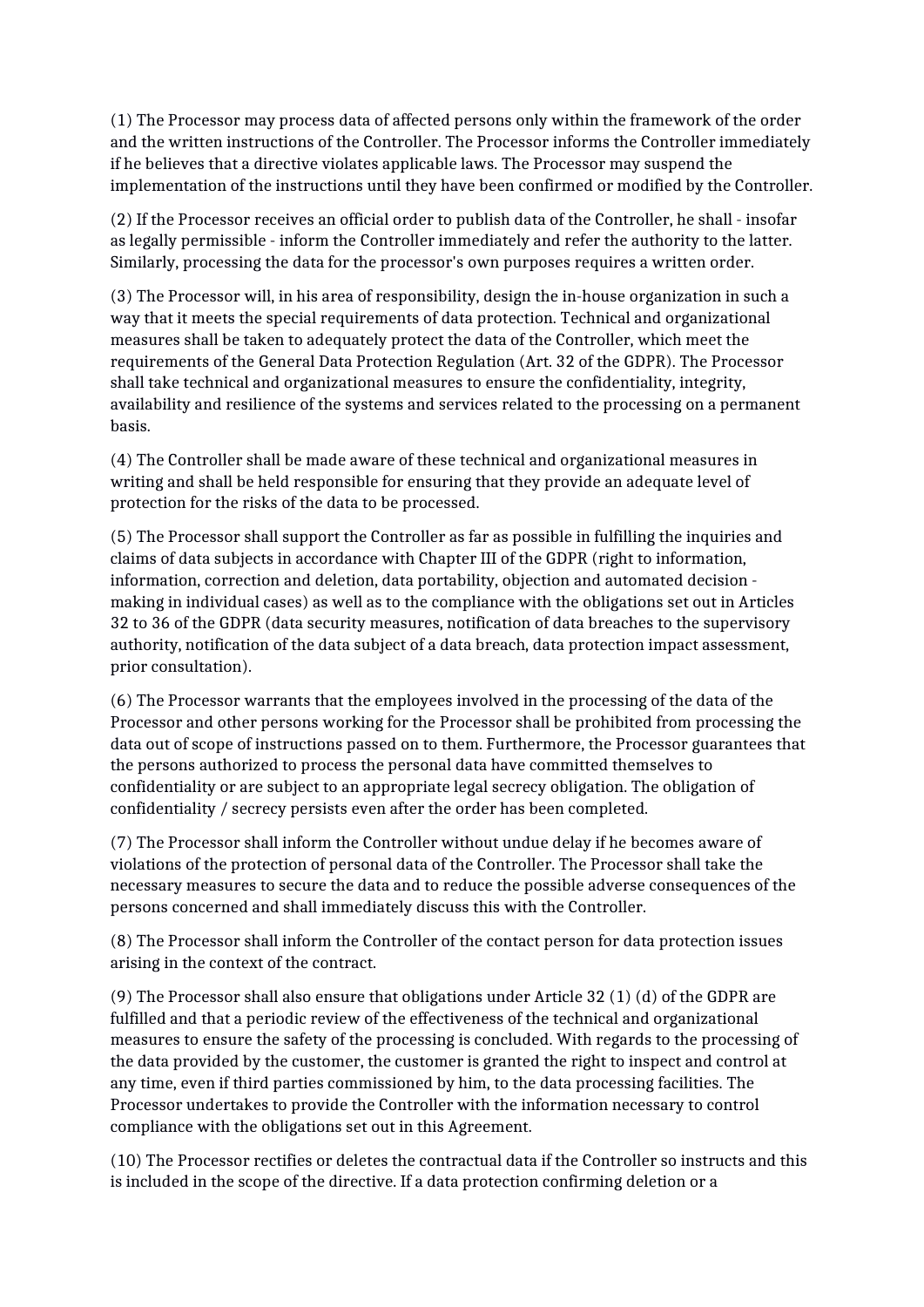corresponding limitation of the data processing is not possible, the processor takes over the data protection compliant destruction of data media and other materials on the basis of an individual commissioning by the Controller or returns these data carriers to the Controller, if not already agreed in the contract.

(11) The processing of data in private homes is permitted only with the consent of the Controller in individual cases. As far as the data are processed in a private apartment, the access to the apartment by the Controller must be coordinated in advance with the processor. The Processor assures that the other residents of this private dwelling agree with this regulation.

(12) Data, data carriers as well as all other materials shall either be issued or deleted after the end of the order at the request of the Controller. If the Processor processes the data in a special technical format, it is obliged to provide the data after termination of this agreement either in this format or at the request of the Controller in the format in which the data from the Controller has been received, common Format issue. If additional costs arise as a result of deviating specifications in the case of the publication or deletion of the data, the costs shall be covered by the Controller.

(13) In the case of a claim of the customer by an affected person with regards to any claims under Art. 82 GDPR (compensation for damages), the Processor undertakes to assist the Controller in defending the claim to the extent possible.

### **§ 4 Obligations of the Controller**

(1) The Controller must inform the Processor immediately and in full should it be discovered that the order results errors or irregularities regarding data protection regulations.

(2) The Controller is responsible for fulfilling the obligations pertaining solely to the Controller in particular order to ensure compliance with the Data Protection Laws.

(3) The Controller shall provide all required and relevant instructions to the Processor in a timely, sufficiently, clear and detailed matter in either written or electronic form.

(4) The Controller shall confirm in writing any verbal instructions given to the Processor as soon is reasonably possible after such instructions are originally given.

(5) In case of a claim of the Processor by an affected person in regards to any claims under Art. 82 GDPR, § 3 (11) shall apply mutatis mutandis.

(6) The Controller shall provide the Processor contact information of a person responsible for data protection issues arising in the context of the contract.

### **§ 5 Requests of affected persons**

(1) Should an affected person file claims for correction deletion or information with the Processor, the Processor shall refer the person concerned to the Controller, if an assignment to the Controller according to the data subject is possible. The Processor forwards such claims to the Controller immediately. The Processor supports the Controller as far as possible within the scope of his possibilities. The Processor shall not be held liable if the request of the data subject is not answered by the Controller, not correctly or not in time.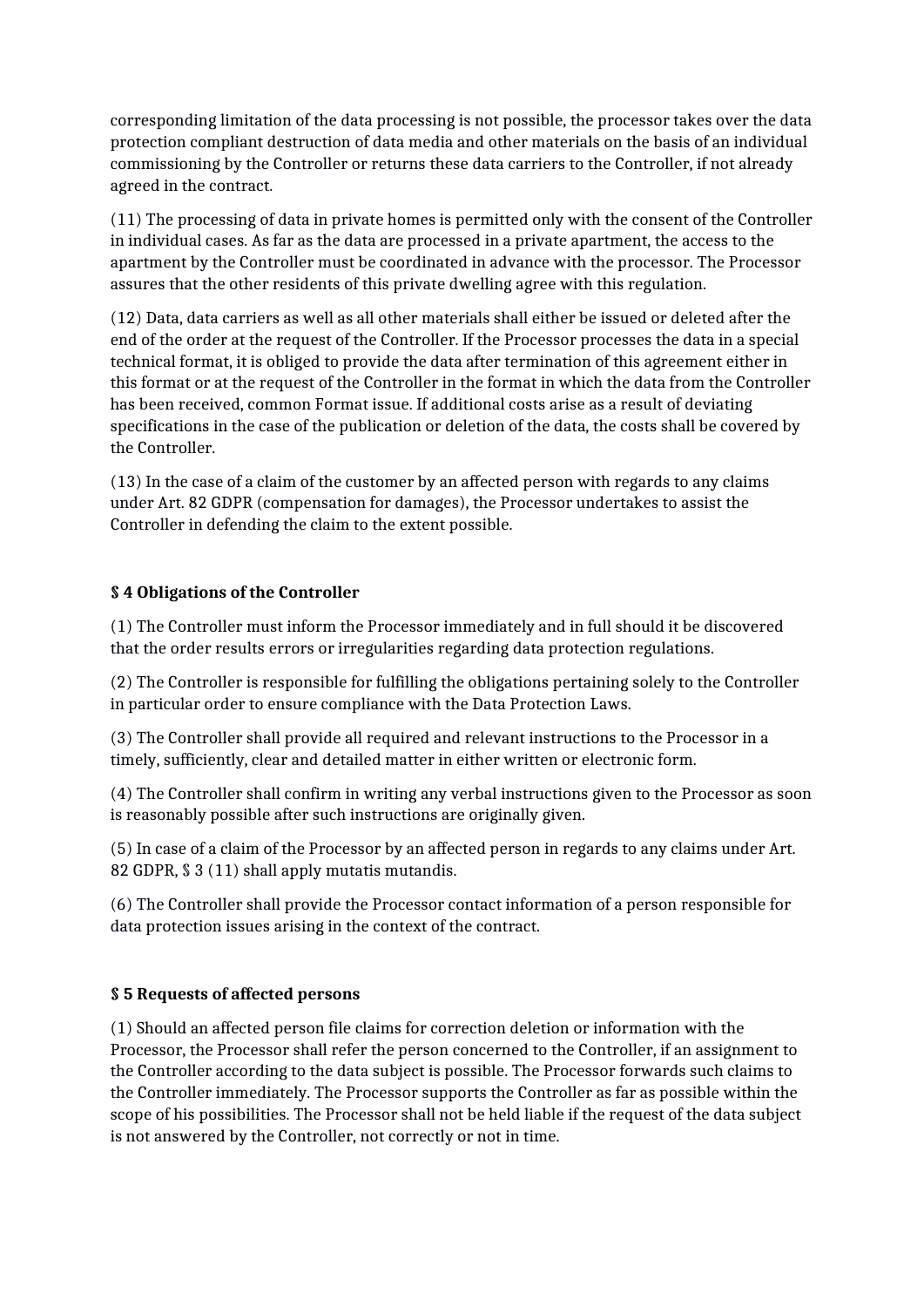### **§ 6 Detection options**

(1) The Processor shall present the Controller information and materials proving the compliance with the obligations laid down in this Agreement by suitable means. The Processor is carrying out self-audits and has a Corporate Code of Conduct.

(2) If, in individual cases, inspections by the Controller or an inspector commissioned by the latter are required, they shall be carried out during normal business hours without disruption to the operation after registration, taking into account a reasonable lead time. The Processor may make these dependent on prior notification with reasonable lead time and on the signing of a confidentiality agreement regarding the data of other customers and the technical and organizational measures that have been set up. If the examiner commissioned by the Controller is in a competitive relationship with the Processor, the processor has a right to appeal.

(3) If a data protection supervisory authority or another sovereign supervisory authority of the Controller carries out an inspection, paragraph 2 shall apply accordingly. A signing of a confidentiality obligation is not required if this supervisory authority is subject to a professional or legal secrecy, in which a violation under the Criminal Code is punishable.

### **§ 7 Subprocessors**

(1) The Processor is allowed to engage third party subcontractors that process Personal Data ("Subprocessors") for the purposes of providing the Services.

(2) A Subprocessor agreement subject to approval exists if the Processor commissions further Processors providing all or parts of the performance agreed in the Contract. The Processor will make agreements with these third parties to the extent necessary to ensure adequate privacy and information security measures. The Processor shall impose obligations on Subprocessors that are the same as or substantially equivalent to those set out in this Agreement by way of written contract.

The contractually agreed services or partial services described below are carried out with the involvement of the following Subprocessors:

- Customer.io, Peaberry Software Inc., 9450 SW Gemini Dr., Suite 43920, Beaverton, Oregon 97008-7105, USA; website analytics; data processed: customer email and location;<https://customer.io/legal/privacy-policy/>
- Facebook, 1 Hacker Way in Menlo Park, CA 94025, USA; web analytics and customer location; data processed: customer location; <https://www.facebook.com/legal/terms/dataprocessing>
- Google LLC, Google Ireland Limited, Google Asia Pacific Pte. Ltd.; web hosting, web analytics; data processed: customer location, live data and backups; https://cloud.google.com/terms/data-processing-terms
- Heroku, Salesforce Tower, 415 Mission Street, 3rd Floor, San Francisco, CA 94105, USA; web application hosting; data processed: customer email and location; [https://www.salesforce.com/content/dam/web/en\\_us/www/documents/legal/](https://www.salesforce.com/content/dam/web/en_us/www/documents/legal/Agreements/data-processing-addendum.pdf) [Agreements/data-processing-addendum.pdf](https://www.salesforce.com/content/dam/web/en_us/www/documents/legal/Agreements/data-processing-addendum.pdf)
- Mixpanel, 405 Howard St 2nd Floor, San Francisco, USA; website analytics; data processed: customer email and location; <https://mixpanel.com/legal/dpa/>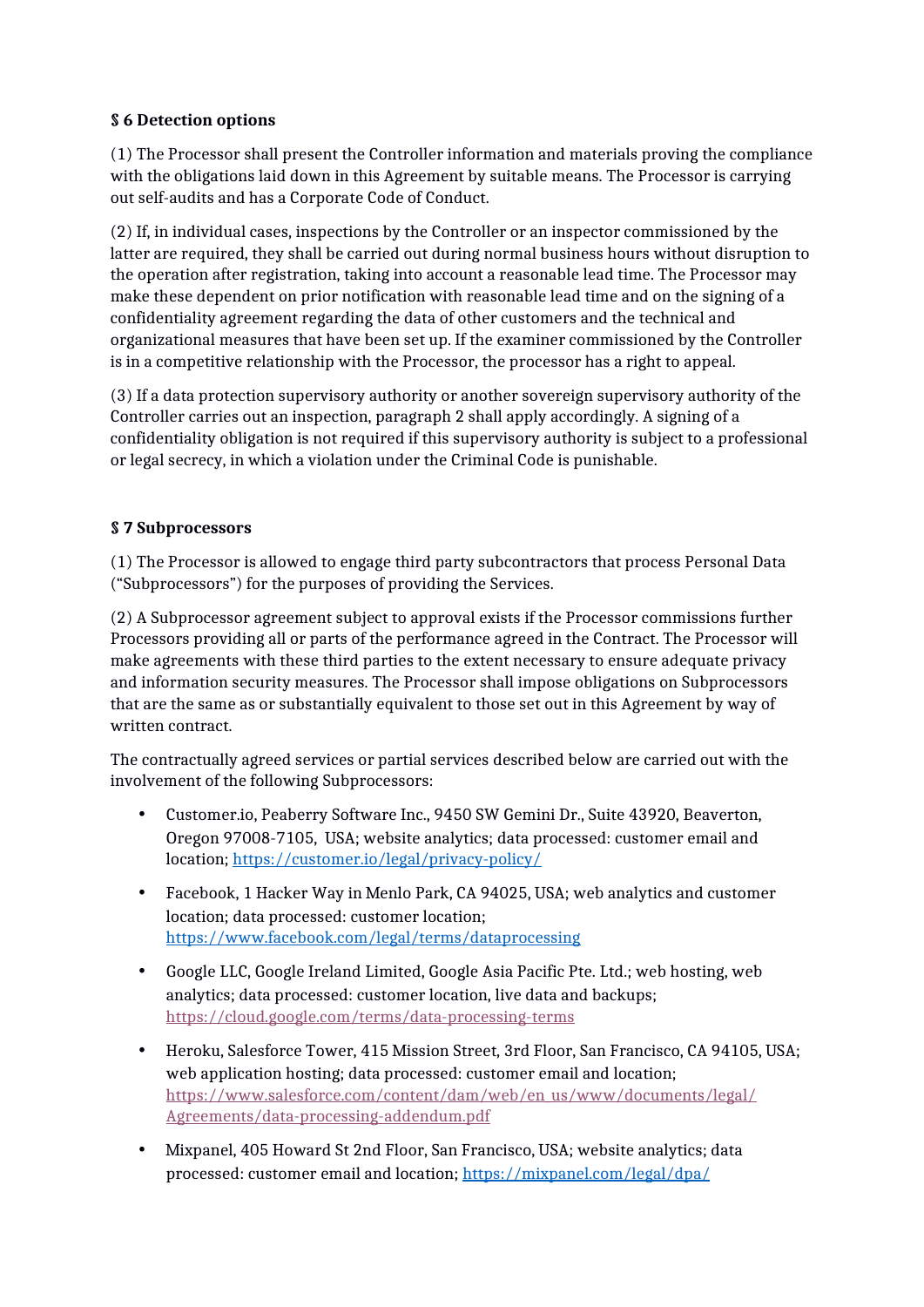- Paddle.com Market Ltd, 15 Bermondsey Square, 1st Floor London SE1 3UN, United Kingdom; payment provider and merchant of record; data processed: customer email, location and payment details; <https://paddle.com/gdpr/>
- SendGrid Inc.,1801 California St #500, Denver, USA; email service provider; data processed: transactional emails; [https://s3.eu-west-2.amazonaws.com/primalbase/privacy/SEND+GRID+data+contract.](https://s3.eu-west-2.amazonaws.com/primalbase/privacy/SEND+GRID+data+contract.pdf) [pdf](https://s3.eu-west-2.amazonaws.com/primalbase/privacy/SEND+GRID+data+contract.pdf)
- Splitbee, Tobias Lins e.U., Alserbachstraße 10, 1090 Vienna, Austria; website analytics; data processed: customer email, location, <https://splitbee.io/privacy>

Prior to the involvement of further or the replacement of listed Subprocessors, the Processor shall get the consent from the Controller, which may not be denied without presenting important data protection reason.

## **§ 8 Liability and damages**

(1) The Controller shall be held liable for damages to the concerned data subjects caused by processing of personal data which is not compliant with the Data protection Laws and which are not caused by the acts or omissions of the Processor.

## **§ 9 Duration**

(1) The rights, benefits and obligations of this DPA shall commence on the date of signature by both Parties of this DPA and shall terminate with the termination of the services under the Contract.

## **§ 10 Information obligations, written form clause, choice of law**

(1) Should the data of the Controller be endangered by seizure, by a bankruptcy or settlement procedure or by other events or measures of third parties, the Processor shall inform the Controller of such situation without delay. The Processor will immediately inform all those responsible, that the sovereignty and the ownership of the data are exclusively the responsibility of the Controller in the sense of the General Data Protection Regulation.

(2) Amendments and additions to this Agreement and all of its components require a written agreement, which may also be in an electronic format (textual form), and an explicit indication that it is an amendment or modification supplementing these conditions. This also applies to the waiver of this form requirement.

(3) In the case of any contradictions, regulations on data protection of this Agreement shall take precedence over the provisions of the Contract. Should individual parts of this Agreement be ineffective or void, this does not affect the effectiveness of other parts the Agreement.

(4) The applicable law is the law of Principality of Liechtenstein.

## *Information in accordance with § 3 (8):*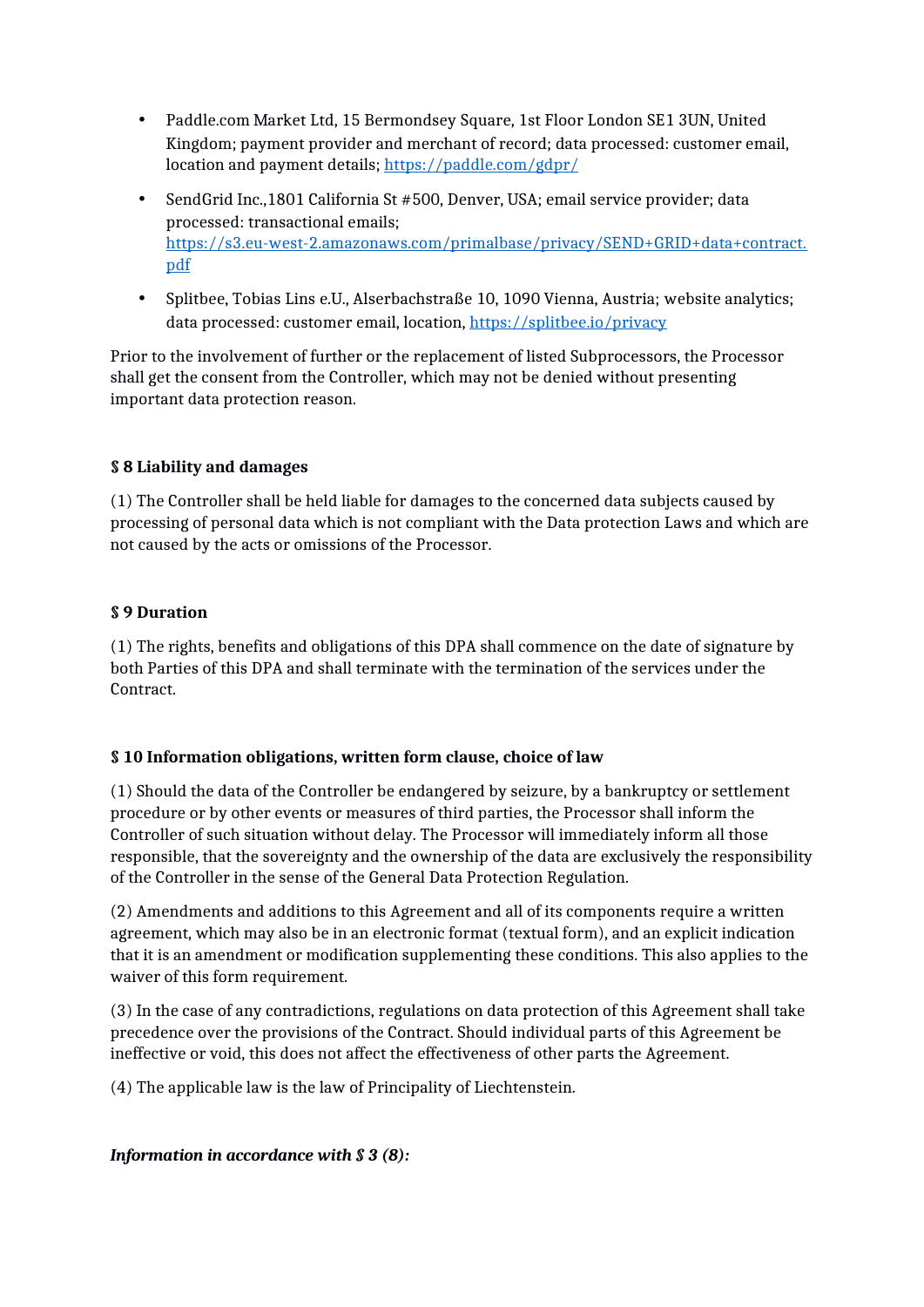The processor is the data protection officer

Marbe Ann Ralozo, *gdpr@niteo.co*. A change is to be communicated to the controller immediately.

#### *Information according to § 4 (6):*

The controller is the person responsible for data protection

 $\Box$ ,  $\Box$ ,  $\Box$ ,  $\Box$ . A change is to be communicated to the processor

immediately.

Processor Niteo GmbH, represented by (name) Marbe Ann Ralozo

Date 2022/01/01

Controller \_\_\_\_\_\_\_\_\_\_\_\_\_\_\_\_\_\_\_\_\_\_\_\_\_\_\_\_\_\_\_\_, represented by (name) \_\_\_\_\_\_\_\_\_\_\_\_\_\_\_\_\_\_\_\_\_\_\_\_\_\_\_\_\_\_\_\_,

Date \_\_\_\_\_\_\_\_\_\_\_\_\_\_\_\_\_\_\_\_\_\_\_\_\_\_\_\_\_\_\_\_,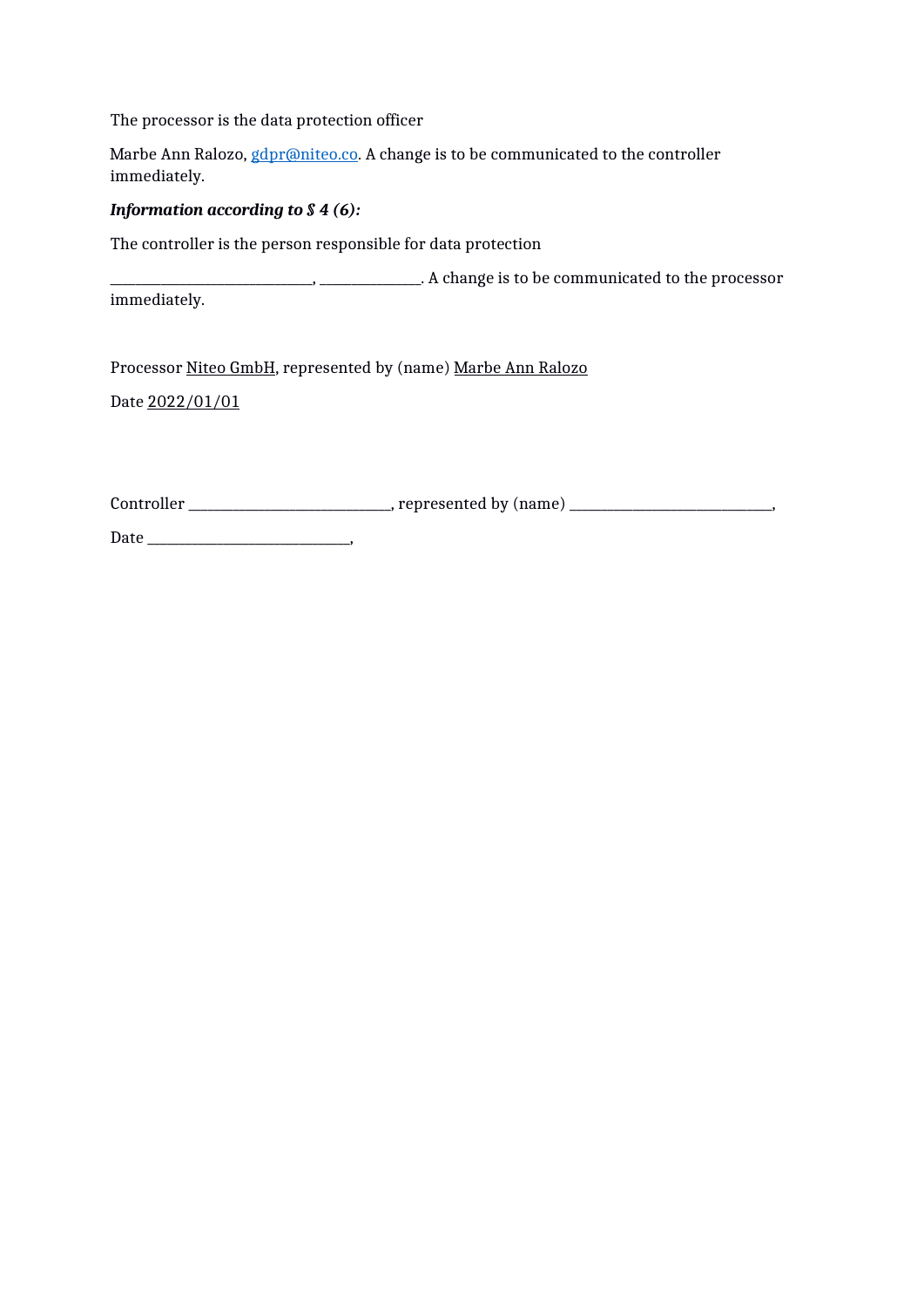### **ANNEX 1**

### **Technical and organizational measures**

The Processor shall implement and maintain appropriate technical and organisational security measures for processing of Personal Data, including the measures set out in this Annex, to ensure a level of security appropriate to the risk, including but not limited as appropriate:

- The pseudonymisation and encryption of personal data,
- the ability to ensure the ongoing confidentiality, integrity, availability and resilience of processing systems and services,
- the ability to restore the availability and access to personal data in a timely manner in the event of a physical or technical incident,
- a process for regularly testing, assessing and evaluating the effectiveness of technical and organisational measures for ensuring the security of the processing.

The measures are intended to protect Personal Data against accidental or unauthorized loss, destruction, alteration, disclosure or access and all other unlawful forms of processing. Additional measures and relevant information concerning such measures, including the specific security measures and practices for the services agreed upon may be specified in this Agreement.

The Processor and Subprocessors employ strict procedures for reuse, redeployment, data destruction and decommission of disks and hardware and ensure that all the unnecessary data and data, for which any lawful reason to be processed no longer exists is deleted.

The Processor ensures that login credentials are rotated regularly, in 90 day intervals.

The Processor ensures that all contractor and employee account accesses are reviewed regularly, every 90 days.

The Processor makes available to the Controller all information necessary to demonstrate compliance with the obligations laid down in this Agreement and the Contract and will allow for quarterly audits.

The Processor may update or modify these Technical and organisational measures as needed, provided that such updates and modifications do not result in the degradation of the overall security of the services.

### **Employees and Confidentiality**

The Processor shall be taking all the precautions and steps necessary to protect all Personal Data processed.

The Processor shall take reasonable steps to ensure that no person shall be allowed to process Personal Data, unless that person is:

- competent and qualified to perform the tasks assigned to them by the Processor;
- has been authorised by the Processor;
- has been instructed and educated by the Processor of all requirements relevant to the performance of the obligations of the Processor under these Clauses, particularly the limited purpose of the data processing.

Employees of the Processor are required to conduct themselves in a manner consistent with the guidelines and training provided by the Processor, regarding confidentiality, business ethics,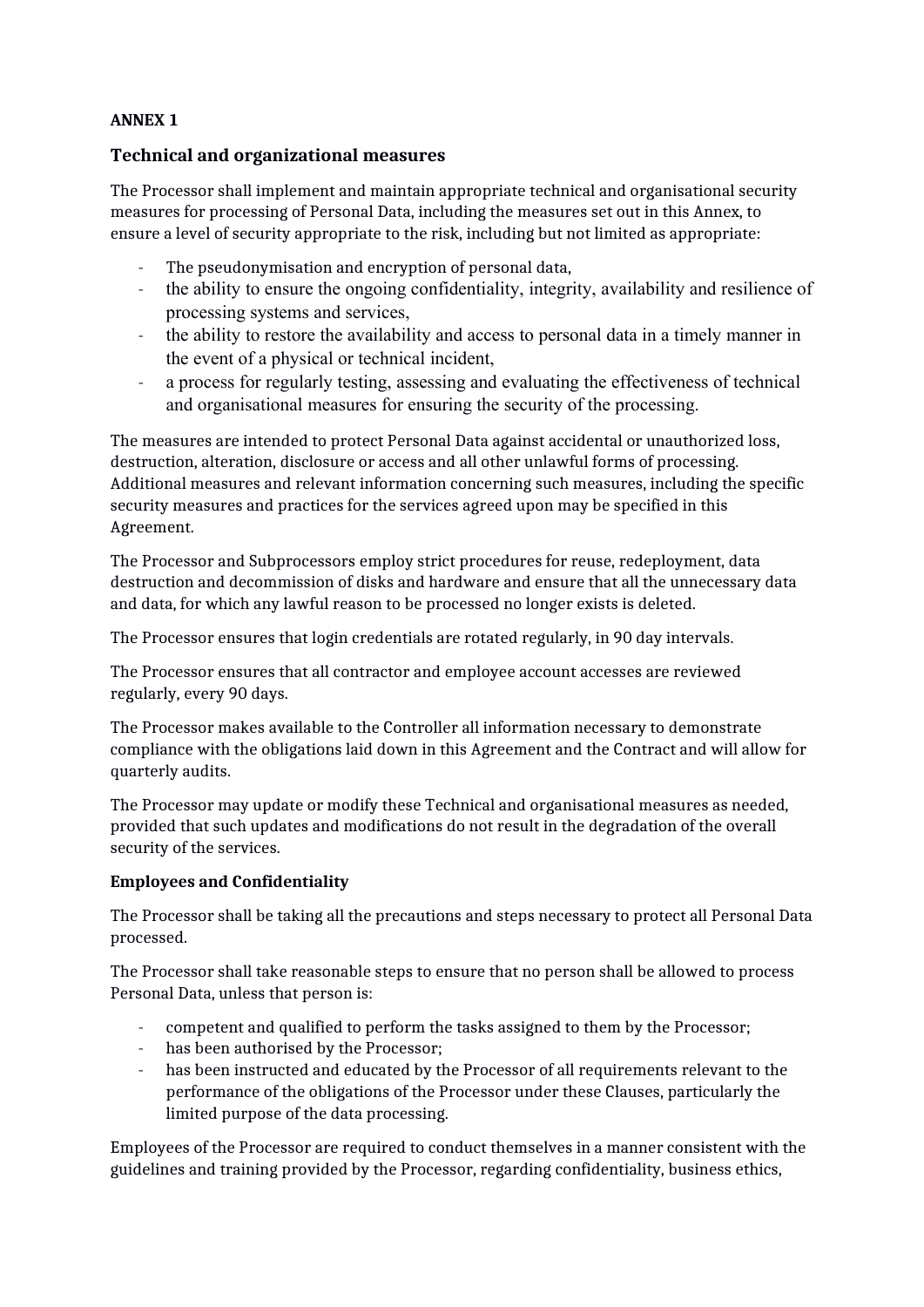appropriate usage and professional standards. Employees shall enter into a confidentiality agreement with the Processor and shall acknowledge compliance with Privacy and Confidentiality policies of the Processor. All employees shall follow the rules set and described in detail in the Security Policy, available on the page:

https://github.com/niteoweb/handbook/blob/master/2\_Operations/security.md

#### **Physical Security and System Access Control**

The Processor stores all data in physically secure data centres. The Processor and Subprocessors employ measures to secure the access to data processing systems. The access system that controls access to the data centre is in place and permits only authorised personnel to have access to the secure areas.

The Processor maintains a security policy for their employees. The Processor has designed internal access processes and policies to prevent unauthorized persons from gaining access to the personnel data. Systems of the Processor are designed to only allow authorized persons to access data they are authorized to access and to ensure that Personal Data cannot be read, copied, altered or removed without authorization during processing, use and after recording.

#### **Subprocessor security**

Before onboarding Subprocessors, the Processor conducts an audit of the security and privacy practices of Subprocessors to ensure they provide a level of security and privacy appropriate to their access to data and the scope of the services they are engaged to provide. The Subprocessor shall enter into appropriate security, confidentiality and privacy contract terms.

Processor Niteo GmbH, represented by (name) Marbe Ann Ralozo

Date 2022/01/01

Controller \_\_\_\_\_\_\_\_\_\_\_\_\_\_\_\_\_\_\_\_\_\_\_\_\_\_\_\_\_\_\_\_\_, represented by (name) \_\_\_\_\_\_\_\_\_\_\_\_\_\_\_\_\_\_\_

 $Date$   $\qquad \qquad$